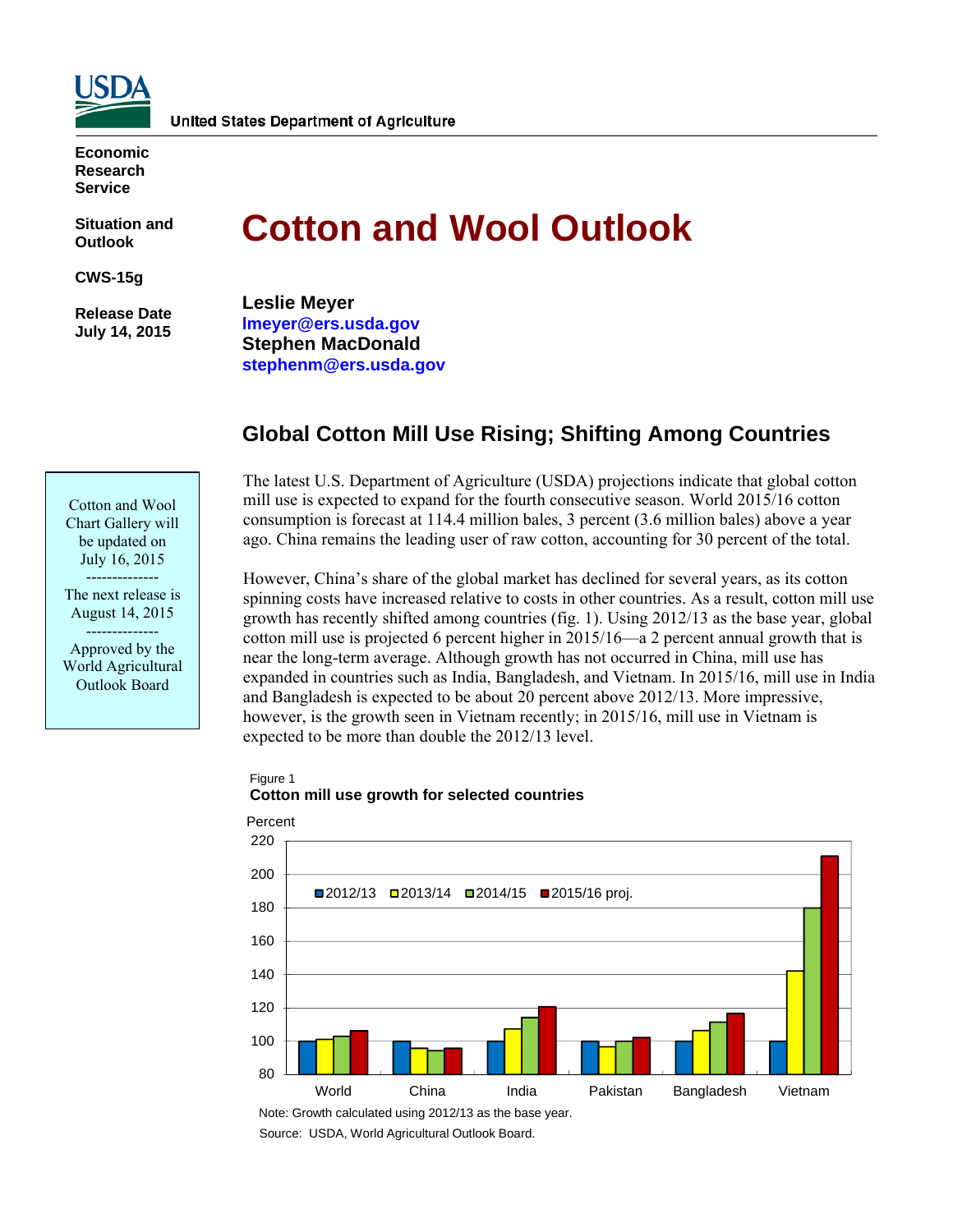## *U.S. 2015 Cotton Crop Projection Unchanged in July*

The 2015 U.S. cotton crop is projected at 14.5 million bales, unchanged since May and 11 percent below the 2014 crop. Despite a decrease in planted area reported in the June *Acreage* report, expectations for a lower abandonment and a higher yield offset reduced plantings. Favorable precipitation in May and June eliminated drought conditions—particularly in the Southwest—but the rainfall in June kept plantings from reaching initial expectations; the Southwest planted area was reduced 505,000 acres from the March *Prospective Plantings* report (see table 10). Based on the June *Acreage* report, U.S. cotton producers indicated that they had planted or intended to plant 9.0 million acres to cotton in 2015, 6 percent below March indications and 18 percent below 2014.

Upland cotton area projections decreased for each of the Cotton Belt regions for 2015, as lower cotton prices encouraged alternative crop plantings this spring. Area in the Southwest is reported at 5.5 million acres, 15 percent lower than 2014; despite hitting its lowest level since 2009, Southwest upland acreage is expected to account for 62 percent of the U.S. area in 2015, the highest share in over a century. In the Southeast, cotton acreage is estimated at nearly 2.2 million acres, 18 percent lower than 2014 and the lowest in 6 years. Area in the Delta is expected at a record low of only 1.0 million acres (30 percent lower than 2014), accounting for about 12 percent of the U.S. acreage in 2015. Meanwhile, the drought in California continues to reduce cotton area in the West. Upland acreage is estimated at only 161,000 acres (36 percent lower) in 2015, the smallest in nearly a century and contributing a paltry 2 percent of U.S. upland area. In addition, extra-long staple cotton acreage is predominantly in the West and is projected to total 148,000 acres, 23 percent below 2014 and the lowest since 2009.

Total cotton harvested area is estimated at 8.5 million acres in July; U.S. abandonment is based on the 10-year average abandonment by region, with the Southwest estimated at 7.5 percent due to the favorable moisture. The U.S. yield is currently forecast at 819 pounds per harvested acre, 19 pounds below last season, as a larger share of the Southwest's lower yielding acreage is expected to be harvested in 2015. Yield expectations are based on 3-year average yields by region, with the Southwest adjusted to reflect the beneficial rainfall this season. In August, USDA's National Agricultural Statistics Service (NASS) will publish its first survey-based results for cotton production in 2015; in addition, NASS announced that an update to planted acreage will also be made in August.

U.S. cotton crop development in 2015 is slightly behind last season and the 5-year average. As of July 12th, 61 percent of the crop was squaring, compared with 68 percent last year and the 2010-14 average of 70 percent. Similarly, area setting bolls had reached 18 percent by July 12th, compared with 22 percent in 2014 and a 5 year average of 24 percent. Due to this season's beneficial rainfall, early season U.S. cotton crop conditions are above the last several seasons (fig. 2). As of July 12th, 57 percent of the U.S. cotton area was rated "good" or "excellent," compared with 53 percent a year earlier, while 8 percent was rated "poor" or "very poor," compared with 14 percent in 2014.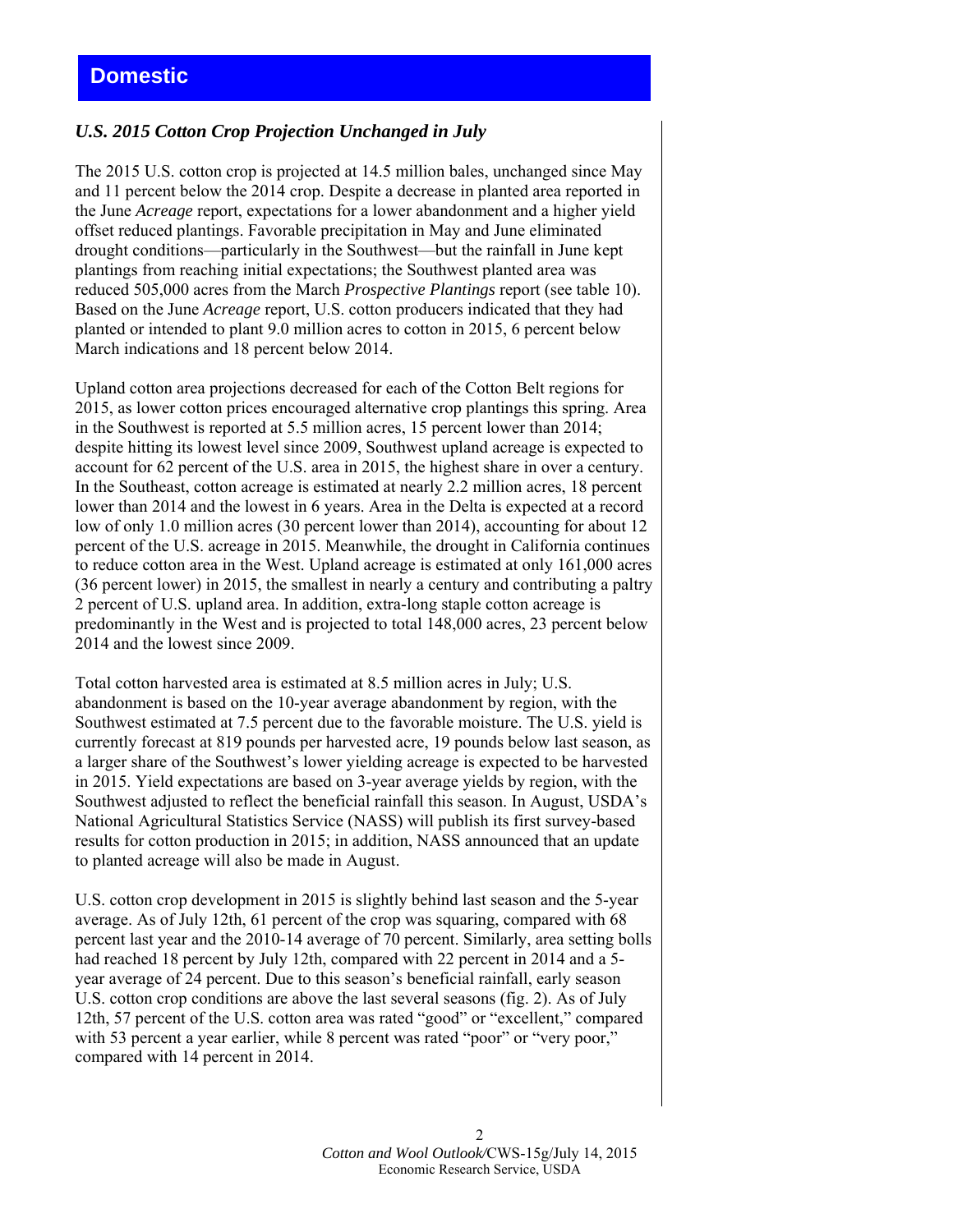#### Figure 2 **U.S. cotton crop conditions**

Index (3=fair and 4=good)



Source: USDA, *Crop Progress* reports.

## *U.S. Cotton Demand and Stocks Revised in July*

U.S. demand and stocks for both 2014/15 and 2015/16 were revised this month. For 2014/15, U.S. cotton demand was increased to 14.55 million bales due to recent activity. The U.S. mill use estimate was reduced 100,000 bales in July to 3.55 million bales, equal to the 2013/14 level. Exports, on the other hand, were increased 300,000 bales as shipments through early July were stronger than previously anticipated. U.S. cotton exports are forecast at 11 million bales for 2014/15, 4.5 percent above the previous season. Based on the latest estimates, the U.S. share of world trade is projected near 32 percent, up from 26 percent in 2013/14.

For 2015/16, U.S. cotton demand was increased slightly to 14.55 million bales, matching the revised 2014/15 estimate. U.S. mill use is forecast at 3.75 million bales in 2015/16—a 50,000-bale decrease in July but a 200,000-bale increase from 2014/15—as additional spinning capacity comes online and is expected to elevate mill use to its highest since 2010/11. U.S. 2015/16 exports are projected at 10.8 million bales, the result of a 100,000-bale increase in July but 200,000 bales below the revised 2014/15 estimate. With global cotton trade also forecast lower in 2015/16, the U.S. share of world trade is expected to be near the previous season's 32 percent.

Based on the latest supply and demand estimates, 2015/16 ending stocks are forecast at 4.2 million bales, equal to the 2014/15 estimate and the highest since 6.3 million bales were reported for 2008/09. U.S. stocks were relatively low between 2009/10 and 2013/14, years of large imports by China which benefited U.S. cotton exports and kept stocks tight. For 2015/16, the stocks-to-use ratio is forecast at 29 percent, equal to 2014/15. Meanwhile, the 2015/16 upland cotton farm price is expected to range between 54 and 70 cents per pound, with the midpoint of this range 1.5 cents above 2014/15's estimate of 60.5 cents per pound.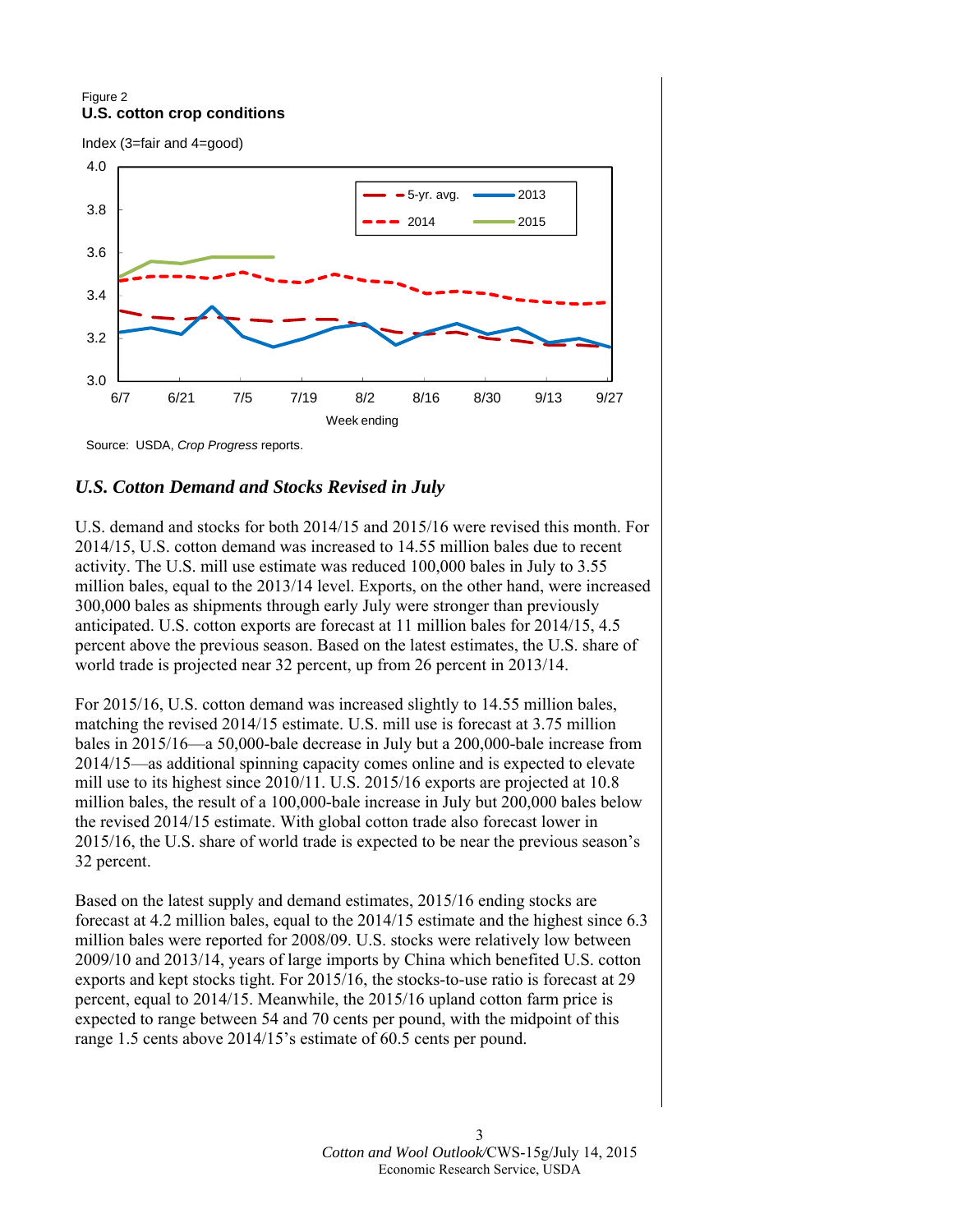# **International Outlook**

#### *Global Cotton Production Projected Lower in 2015/16*

World 2015/16 cotton production is forecast at 111.5 million bales, 6 percent (7.5 million bales) below 2014/15 and the smallest global crop since 2009/10. For 2015/16, production declines are noted for most cotton producers as relative prices favor alternative crop plantings. Global cotton harvested area in 2015/16 is forecast at 31.8 million hectares, 2 million hectares (6 percent) below the preceding year. The world cotton yield is estimated at 764 kg/hectare, slightly below 2014/15.

Global cotton production is expected to remain concentrated among a few countries in 2015/16. The top five cotton-producing countries are forecast to contribute a combined 79 percent of world production in 2015/16, slightly above the 2011/12- 2014/15 average. Figure 3 illustrates each of the major producers' estimated shares of production. India and China together account for more than 50 percent of global cotton production.

In 2015/16, India is expected to surpass China as the world's largest cotton producer with a crop forecast at 29.5 million bales. While lower harvested area is anticipated, a rebound in yield is projected to keep India's production unchanged from 2014/15; India's share of world production is expected to climb to 26.5 percent. For China, 2015/16 production is forecast to decrease 10 percent (3 million bales) to 27 million bales, the lowest since 2003/04; China's share of global production is forecast at 24 percent as area continues to trend lower. In 2015/16, the lowest area—3.7 million hectares—is expected to be devoted to cotton in China since a similar amount was harvested in 1999/00.

#### *World Cotton Consumption Estimates Reduced in July*

Global cotton consumption estimates for both 2014/15 and 2015/16 were lowered in July, but remain on an upward trend as a result of world economic growth projections and the lagged effect of lower cotton prices. China's consumption was reduced sharply in July due to continued strong competition from both polyester fiber and imported cotton products. However, China's reduction was partially offset by increases in other countries, notably India and Vietnam.

For 2014/15, world cotton mill use is now projected at 110.9 million bales, 600,000 bales below the June estimate but nearly 2 million bales above the previous season. The July reduction was largely attributable to a decrease of 1 million bales for China, where consumption is now estimated at 34 million bales, the lowest since 2003/04. Record cotton yarn imports by China have resulted from policies that have supported domestic cotton prices above market-clearing levels; as a result, spinning cotton locally becomes less attractive than importing the yarn.

Offsetting a portion of China's mill use reduction are increases for countries benefitting from China's yarn imports, including India and Vietnam. For 2014/15, India is expected to use nearly 24.9 million bales of cotton (up 350,000 bales in July). Similarly, the estimate for Vietnam mill use has risen to nearly 4.1 million bales (up 200,000 bales in July). Both India and Vietnam are experiencing record mill use of cotton.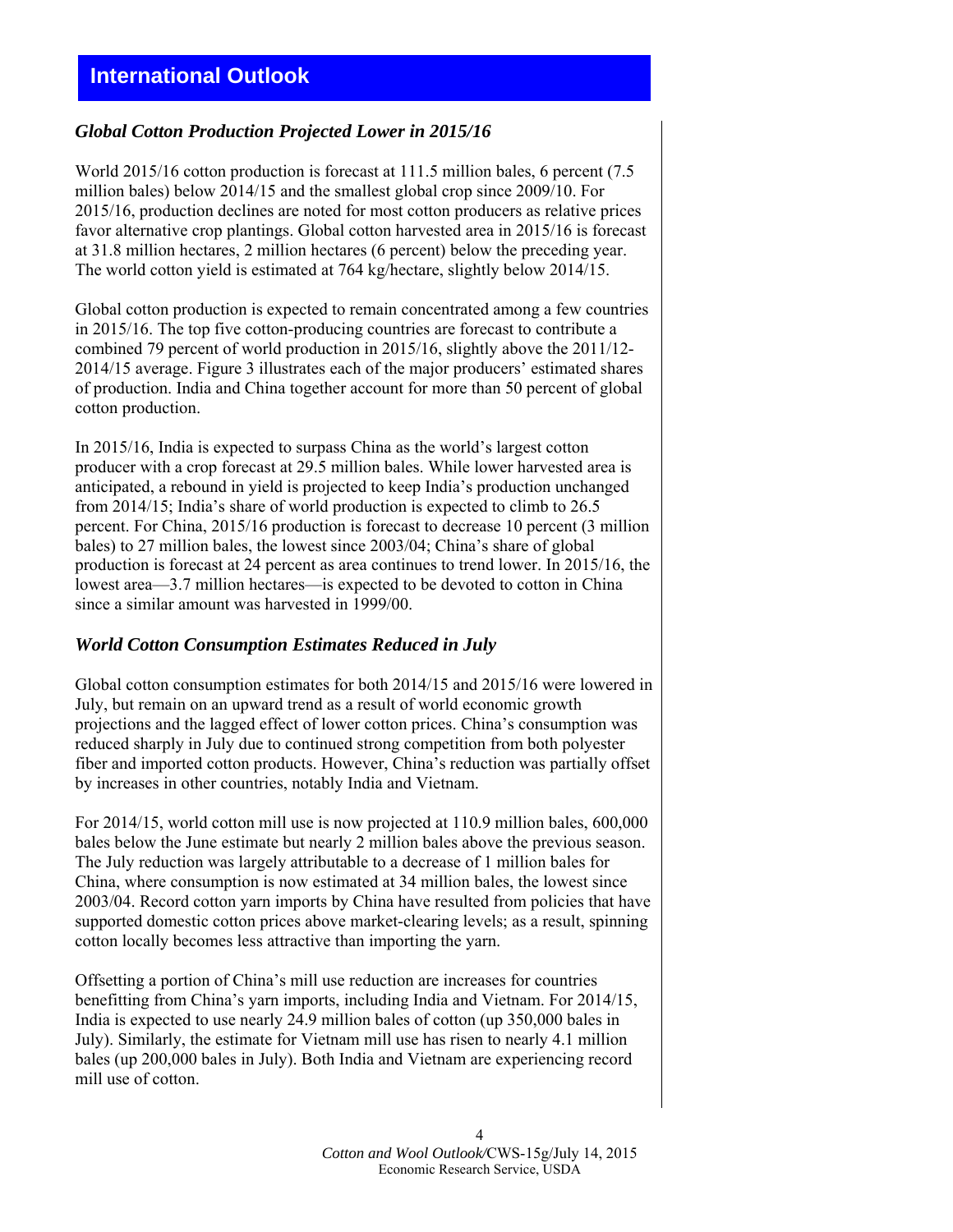For 2015/16, global cotton mill use is currently projected at 114.4 million bales, 875,000 bales below the June forecast but 3 percent above 2014/15 and the highest in 5 years. China's 2015/16 mill use forecast was lowered 1.5 million bales to 34.5 million bales as recent Government decisions—including limited reserve auctions and higher-than-expected sale prices—will continue to support China's domestic prices into 2015/16 and limit mill use growth.

India and Vietnam are two countries that will likely benefit again in 2015/16. For India, mill use was increased 500,000 bales this month to nearly 26.3 million bales, a growth of more than 5.5 percent. For Vietnam, mill use was raised 650,000 bales in July to about 4.8 million bales, a growth of 17 percent. If realized, both countries would reach new records and account for a combined 27 percent of global cotton use in 2015/16, compared with 20 percent just 4 years ago.

## *Global Stocks to Decline in 2015/16*

World ending stocks are forecast at 108.1 million bales for 2015/16, a 2.5-percent reduction (2.9 million bales) from the record level achieved in 2014/15, as global consumption exceeds production. As during the past several seasons, China will hold the bulk of these stocks; however, stocks in China are projected to decrease for the first time in several seasons, declining 3 percent (1.8 million bales) to 65.1 million bales. Despite the reduction, China will account for 60 percent of global stocks at the end of 2015/16, most of which are unavailable to the global market.

With U.S. ending stocks unchanged in 2015/16, stocks outside of China are forecast to decline the remaining 1.1 million bales. Stocks in Brazil are expected to decline 550,000 bales to 6.5 million bales in 2015/16 due to lower supplies, while stocks in India are forecast to decrease 500,000 bales to 12.9 million bales due to higher demand. Based on the latest world supply and demand, the global stocks-to-use ratio is projected to fall 6 percentage points to 94 percent by the end of 2015/16.



#### Figure 3 **Share of total cotton production by major producer**

Source: USDA, *World Agricultural Supply and Demand Estimates* reports.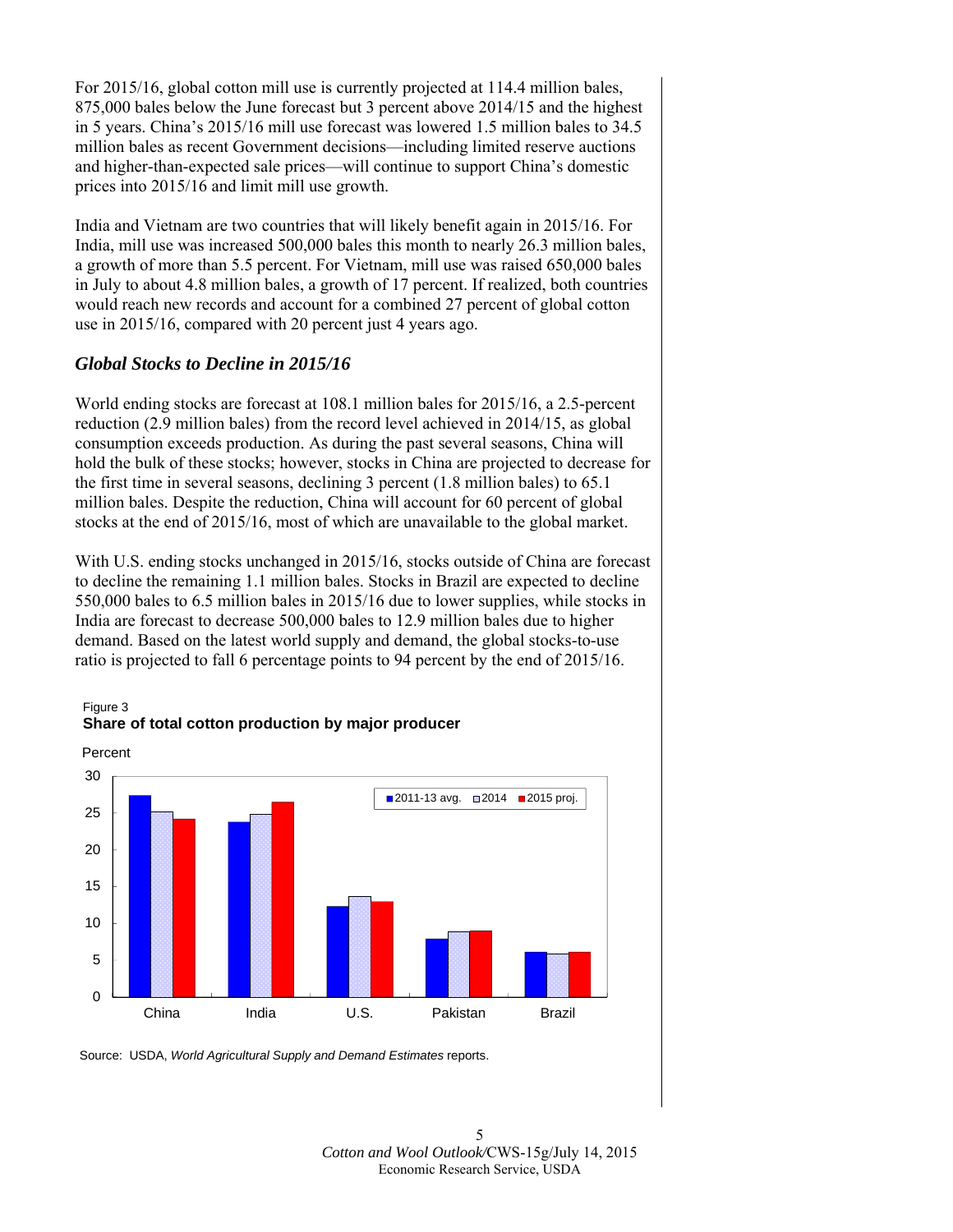# **Contacts and Links**

#### **Contact Information**

Leslie Meyer (U.S. cotton & textiles) (202) 694-5307 lmeyer@ers.usda.gov Stephen MacDonald (foreign cotton) (202) 694-5305 stephenm@ers.usda.gov Carolyn Liggon (web publishing) (202) 694-5056 cyliggon@ers.usda.gov

#### **Subscription Information**

Subscribe to ERS e-mail notification service at http://www.ers.usda.gov/subscribe-to-ers -e-newsletters.aspx to receive timely notification of newsletter availability. Printed copies can be purchased from the USDA Order Desk by calling 1-800-363-2068 (specify the issue number). To order printed copies of the five field crop newsletters cotton and wool, feed, rice, oil crops, and wheat—as a series, specify series SUB-COR-4043.

#### *Data*

Cotton and Wool Monthly Tables (http://ers.usda.gov/publications/cws-cotton-andwool-outlook)

Cotton and Wool Chart Gallery (http://www.ers.usda.gov/data-products/cotton-andwool-chart-gallery.aspx#.UguTC6z8J8E)

#### *Related Websites*

WASDE http://usda.mannlib.cornell.edu/MannUsda/viewDocumentInfo.do?documentID=1194

Cotton Topics http://www.ers.usda.gov/topics/crops/cotton-wool.aspx

Cotton and Wool Outlook http://usda.mannlib.cornell.edu/MannUsda/viewDocumentInfo.do?documentID=1281

The U.S. Department of Agriculture (USDA) prohibits discrimination in all its programs and activities on the basis of race, color, national origin, age, disability, and where applicable, sex, marital status, familial status, parental status, religion, sexual orientation, genetic information, political beliefs, reprisal, or because all or a part of an individual's income is derived from any public assistance program. (Not all prohibited bases apply to all programs.) Persons with disabilities who require alternative means for communication of program information (Braille, large print, audiotape, etc.) should contact USDA's TARGET Center at (202) 720-2600 (voice and TDD). To file a complaint of discrimination, write to USDA, Director, Office of Civil Rights, 1400 Independence Avenue, SW, Washington, DC 20250-9410 or call (800) 795-3272 (voice) or (202) 720-6382 (TDD). USDA is an equal opportunity provider and employer.

#### **E-mail Notification**

Readers of ERS outlook reports have two ways they can receive an e-mail notice about release of reports and associated data.

• Receive timely notification (soon) after the report is posted on the web) via USDA's Economics, Statistics, and Market Information System (which is housed at Cornell University's Mann Library). Go to http://usda.mannlib.cornell.edu/Mann Usda/aboutEmailService.do and follow the instructions to receive e-mail notices about ERS, Agricultural Marketing Service, National Agricultural Statistics Service, and World Agricultural Outlook Board products.

• Receive weekly notification (on Friday afternoon) via the ERS website. Go to http://www.ers.usda.gov/subscribeto-ers-e-newsletters.aspx and follow the instructions to receive notices about ERS outlook reports, Amber Waves magazine, and other reports and data products on specific topics. ERS also offers RSS (really simple syndication) feeds for all ERS products. Go to http://www.ers.usda.gov/rss/ to get started.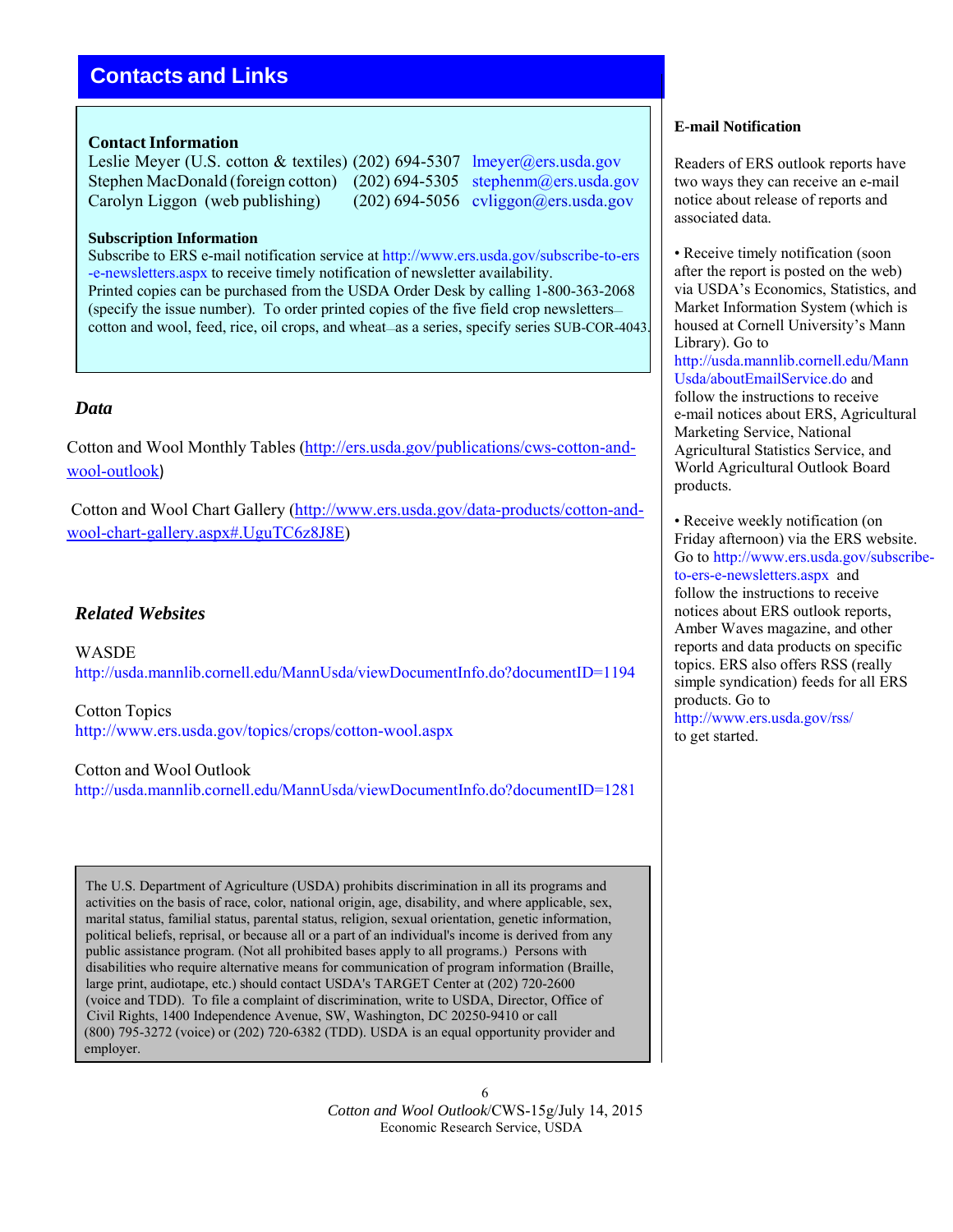|                      | 2015/16       |        |                       |        |  |
|----------------------|---------------|--------|-----------------------|--------|--|
| <b>Item</b>          | 2014/15       | May    | June                  | July   |  |
|                      | Million acres |        |                       |        |  |
| Upland:              |               |        |                       |        |  |
| Planted              | 10.845        | 9.399  | 9.399                 | 8.850  |  |
| Harvested            | 9.157         | 8.451  | 8.451                 | 8.353  |  |
|                      |               |        | Pounds                |        |  |
| Yield/harvested acre | 826           | 797    | 797                   | 807    |  |
|                      |               |        | Million 480-lb, bales |        |  |
| Beginning stocks     | 2.325         | 4.129  | 4.129                 | 3.925  |  |
| Production           | 15.753        | 14.030 | 14.030                | 14.035 |  |
| Total supply 1/      | 18.086        | 18.164 | 18.164                | 17.965 |  |
| Mill use             | 3.530         | 3.775  | 3.775                 | 3.725  |  |
| Exports              | 10.600        | 10.150 | 10.150                | 10.250 |  |
| Total use            | 14.130        | 13.925 | 13.925                | 13.975 |  |
| Ending stocks 2/     | 3.925         | 4.229  | 4.229                 | 4.030  |  |
|                      |               |        | Percent               |        |  |
| Stocks-to-use ratio  | 27.8          | 30.4   | 30.4                  | 28.8   |  |
|                      |               |        | 1,000 acres           |        |  |
|                      |               |        |                       |        |  |
| Extra-long staple:   |               |        |                       |        |  |
| Planted              | 192.4         | 150.0  | 150.0                 | 148.0  |  |
| Harvested            | 189.8         | 149.0  | 149.0                 | 147.0  |  |
|                      |               |        | Pounds                |        |  |
| Yield/harvested acre | 1,432         | 1,514  | 1,514                 | 1,518  |  |
|                      |               |        | 1,000 480-lb. bales   |        |  |
| Beginning stocks     | 125           | 271    | 271                   | 276    |  |
| Production           | 566           | 470    | 470                   | 465    |  |
| Total supply 1/      | 696           | 746    | 746                   | 746    |  |
| Mill use             | 20            | 25     | 25                    | 25     |  |
| Exports              | 400           | 550    | 550                   | 550    |  |
| Total use            | 420           | 575    | 575                   | 575    |  |
| Ending stocks 2/     | 276           | 171    | 171                   | 171    |  |
|                      |               |        | Percent               |        |  |
| Stocks-to-use ratio  | 65.7          | 29.7   | 29.7                  | 29.7   |  |

Table 1--U.S. cotton supply and use estim ates

1/ Includes im ports. 2/ Includes unaccounted.

Source: USDA, World Agricultural Outlook Board.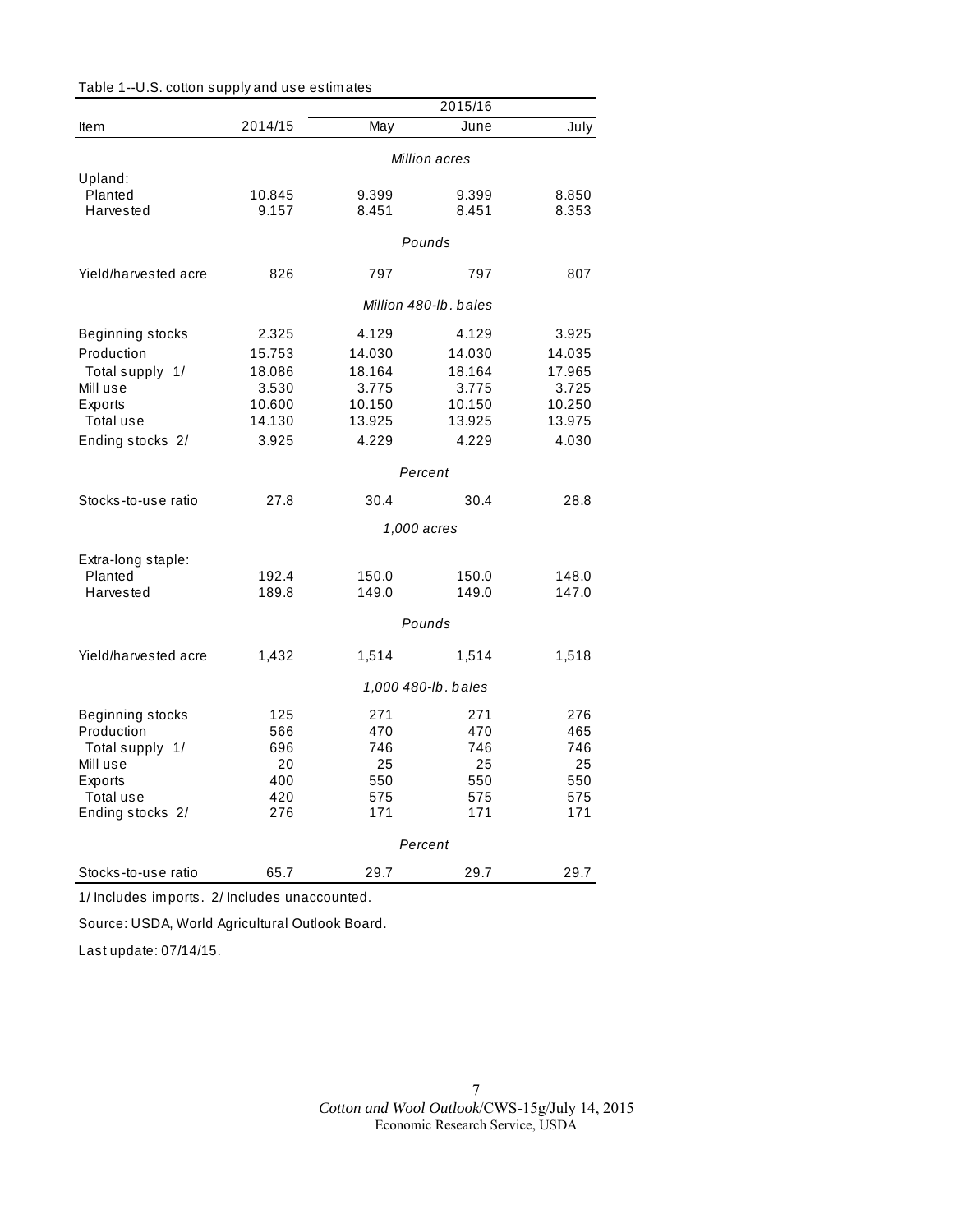| Table 2--World cotton supply and use estimates |  |  |
|------------------------------------------------|--|--|
|------------------------------------------------|--|--|

|                      |                       |        | 2015/16 |        |
|----------------------|-----------------------|--------|---------|--------|
| Item                 | 2014/15               | May    | June    | July   |
|                      | Million 480-lb, bales |        |         |        |
| Supply:              |                       |        |         |        |
| Beginning stocks--   |                       |        |         |        |
| World                | 102.80                | 110.25 | 110.01  | 110.96 |
| Foreign              | 100.35                | 105.85 | 105.61  | 106.76 |
| Production--         |                       |        |         |        |
| World                | 118.98                | 111.25 | 111.32  | 111.46 |
| Foreign              | 102.66                | 96.75  | 96.82   | 96.96  |
| Imports--            |                       |        |         |        |
| World                | 34.57                 | 33.65  | 33.77   | 34.05  |
| Foreign              | 34.56                 | 33.64  | 33.76   | 34.04  |
| Use:                 |                       |        |         |        |
| Mill use--           |                       |        |         |        |
| World                | 110.86                | 115.29 | 115.31  | 114.44 |
| Foreign              | 107.31                | 111.49 | 111.51  | 110.69 |
| Exports--            |                       |        |         |        |
| World                | 34.60                 | 33.66  | 33.80   | 34.05  |
| Foreign              | 23.60                 | 22.96  | 23.10   | 23.25  |
| Ending stocks--      |                       |        |         |        |
| World                | 110.96                | 106.29 | 106.08  | 108.14 |
| Foreign              | 106.76                | 101.89 | 101.68  | 103.94 |
|                      | Percent               |        |         |        |
| Stocks-to-use ratio: |                       |        |         |        |
| World                | 100.1                 | 92.2   | 92.0    | 94.5   |
| Foreign              | 99.5                  | 91.4   | 91.2    | 93.9   |

Source: USDA, World Agricultural Outlook Board.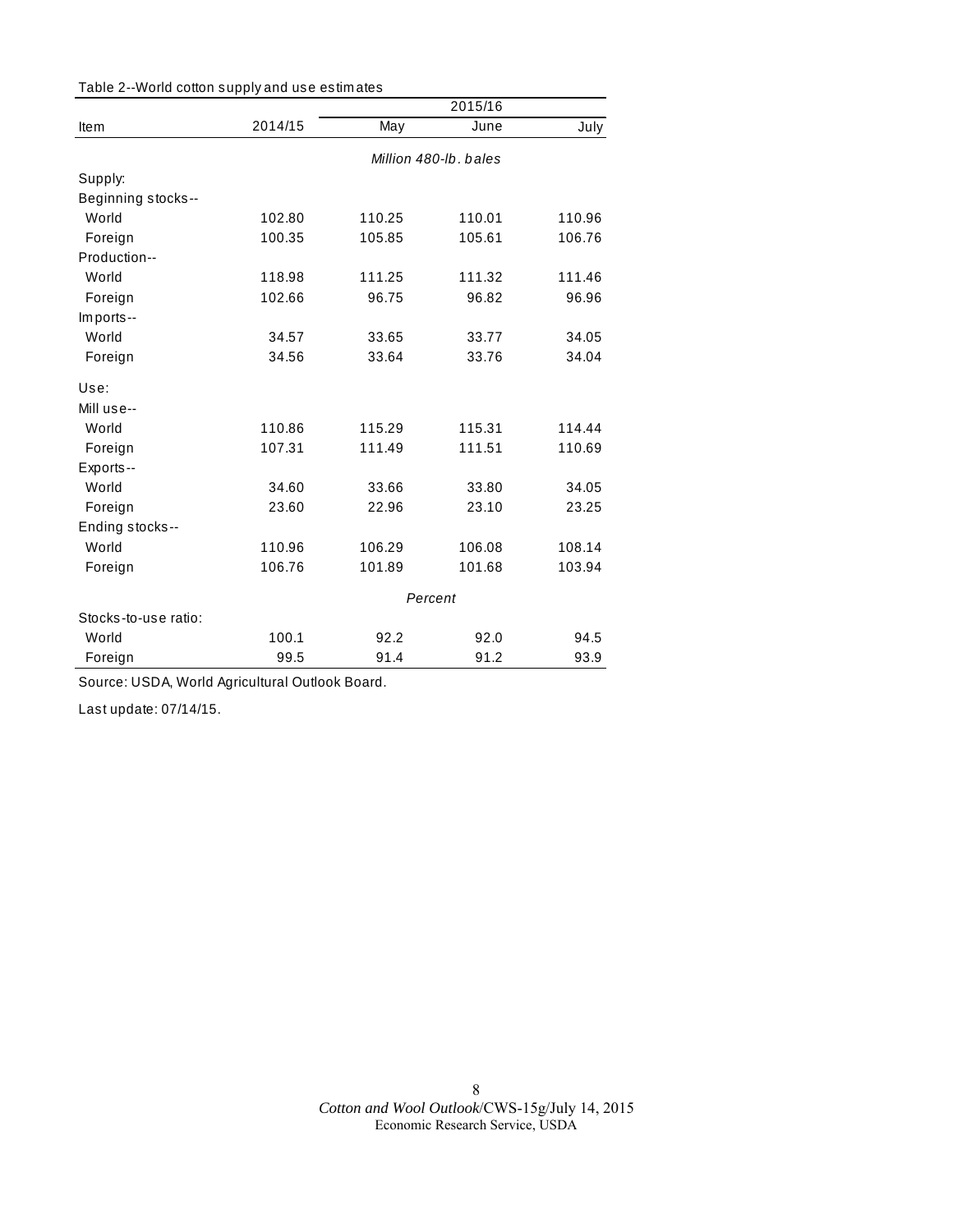| Table 3--U.S. fiber supply |           |                     |           |           |
|----------------------------|-----------|---------------------|-----------|-----------|
|                            | Mar.      | Apr.                | May       | May       |
| Item                       | 2015      | 2015                | 2015      | 2014      |
|                            |           | 1,000 480-lb. bales |           |           |
| Cotton:                    |           |                     |           |           |
| Stocks, beginning          | 11,812    | 9,959               | 8,233     | 5,682     |
| Ginnings                   | 0         | 0                   | 0         | 0         |
| Imports since August 1     | 6.4       | 0.8                 | 10.6      | 11.5      |
|                            |           | Million pounds      |           |           |
| Manmade:                   |           |                     |           |           |
| Production                 | 524.9     | 520.9               | 522.3     | 549.7     |
| Noncellulosic              | 524.9     | 520.9               | 522.3     | 549.7     |
| Cellulosic                 | <b>NA</b> | <b>NA</b>           | <b>NA</b> | <b>NA</b> |
| Total since January 1      | 1,565.7   | 2,086.6             | 2,608.9   | 2,650.9   |
|                            |           |                     |           |           |
|                            | Feb.      | Mar.                | Apr.      | Apr.      |
|                            | 2015      | 2015                | 2015      | 2014      |
|                            |           | Million pounds      |           |           |
| Raw fiber imports:         | 154.4     | 206.7               | 223.0     | 172.2     |
| Noncellulosic              | 143.0     | 190.7               | 204.6     | 157.5     |
| Cellulosic                 | 11.4      | 16.0                | 18.4      | 14.7      |
| Total since January 1      | 339.2     | 545.9               | 768.9     | 650.4     |
|                            |           | 1,000 pounds        |           |           |
| Wool and mohair:           |           |                     |           |           |
| Raw wool imports, clean    | 800.1     | 420.0               | 657.0     | 583.8     |
| 48s-and-finer              | 542.2     | 228.6               | 388.6     | 314.8     |
| Not-finer-than-46s         | 257.9     | 191.4               | 268.3     | 269.0     |
| Total since January 1      | 1,304.8   | 1,724.9             | 2,381.8   | 1,908.9   |
| Wool top imports           | 294.0     | 291.0               | 258.2     | 373.5     |
| Total since January 1      | 597.9     | 888.9               | 1,147.2   | 1,071.8   |
| Mohair imports, clean      | 0.0       | 0.0                 | 0.0       | 0.0       |
| Total since January 1      | 0.0       | 0.0                 | 0.0       | 0.0       |

NA = Not available.

Sources: USDA, National Agricultural Statistics Service;

U.S. Dept. of Com m erce, U.S. Census Bureau; and *Fib er Organon.*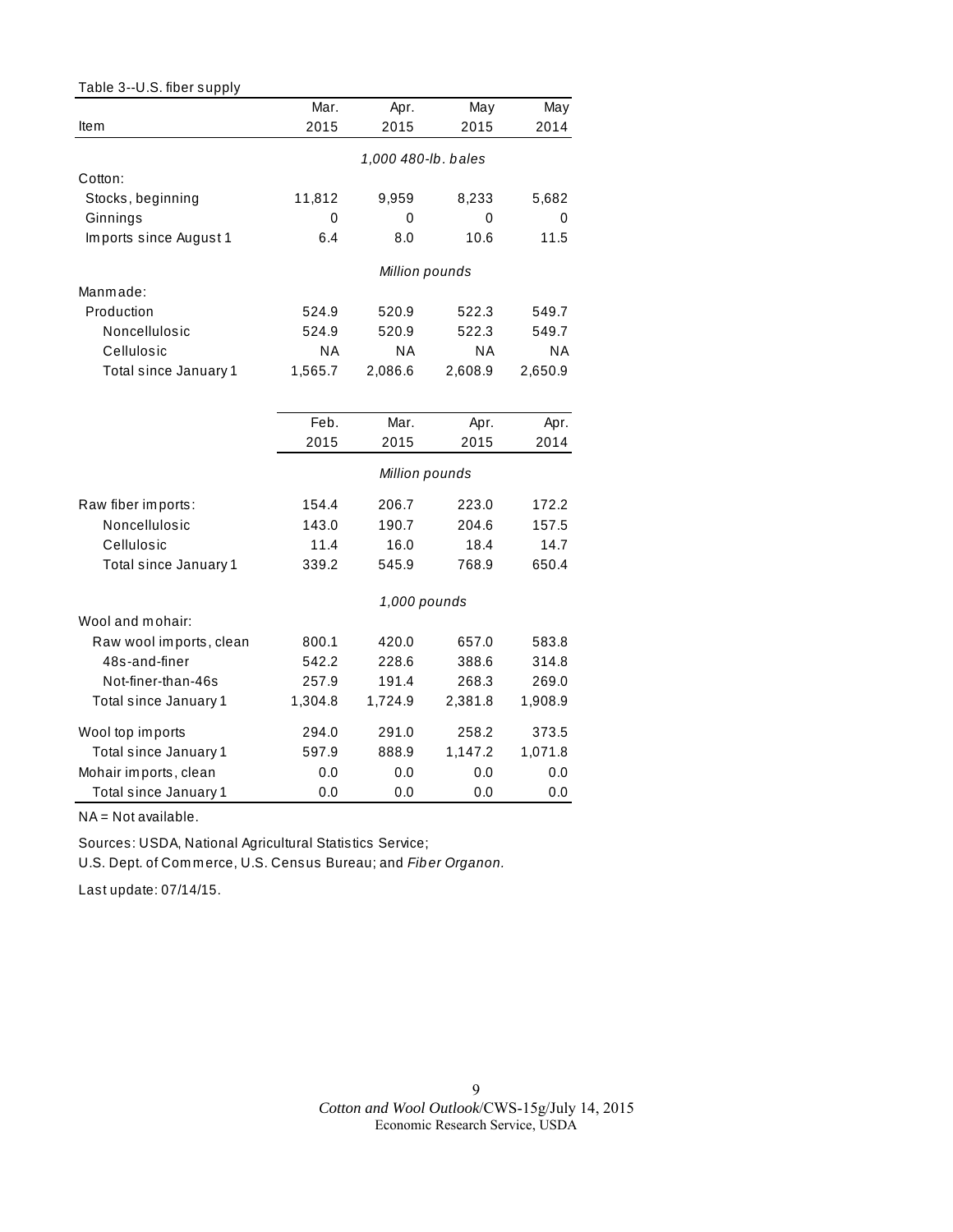#### Table 4--U.S. fiber dem and

|                             | Mar.  | Apr.                | May     | May     |
|-----------------------------|-------|---------------------|---------|---------|
| Item                        | 2015  | 2015                | 2015    | 2014    |
|                             |       | 1,000 480-lb. bales |         |         |
| Cotton:                     |       |                     |         |         |
| All consumed by mills 1/    | 311   | 300                 | 311     | 309     |
| Total since August 1        | 2,320 | 2,620               | 2,931   | 2,942   |
| Daily rate                  | 14.1  | 13.6                | 14.8    | 14.1    |
| Upland consumed by mills 1/ | 310   | 299                 | 310     | 308     |
| Total since August 1        | 2,309 | 2,608               | 2,917   | 2,928   |
| Daily rate                  | 14.1  | 13.6                | 14.8    | 14.0    |
| <b>Upland exports</b>       | 1,484 | 1,388               | 1,391   | 894     |
| Total since August 1        | 6,302 | 7,689               | 9,080   | 8,729   |
| Sales for next season       | 156   | 186                 | 270     | 519     |
| Total since August 1        | 944   | 1,130               | 1,400   | 2,236   |
| Extra-long staple exports   | 59.3  | 40.8                | 69.0    | 54.2    |
| Total since August 1        | 196.7 | 237.4               | 306.4   | 628.8   |
| Sales for next season       | 0.0   | 0.3                 | 1.4     | 3.5     |
| Total since August 1        | 0.0   | 0.3                 | 1.7     | 18.6    |
|                             | Feb.  | Mar.                | Apr.    | Apr.    |
|                             | 2015  | 2015                | 2015    | 2014    |
|                             |       | Million pounds      |         |         |
| Manmade:                    |       |                     |         |         |
| Raw fiber exports           | 48.4  | 53.6                | 50.1    | 54.4    |
| Noncellulosic               | 47.9  | 53.3                | 49.7    | 53.6    |
| Cellulosic                  | 0.5   | 0.3                 | 0.4     | 0.8     |
| Total since January 1       | 96.9  | 150.5               | 200.6   | 208.5   |
|                             |       | 1,000 pounds        |         |         |
| Wool and mohair:            |       |                     |         |         |
| Raw wool exports, clean     | 530.3 | 477.6               | 319.1   | 331.8   |
| Total since January 1       | 649.6 | 1,127.2             | 1,446.3 | 2,345.8 |
| Wool top exports            | 4.2   | 14.7                | 1.1     | 102.2   |
| Total since January 1       | 6.2   | 20.9                | 21.9    | 460.8   |
| Mohair exports, clean       | 38.4  | 197.0               | 64.5    | 118.7   |
| Total since January 1       | 404.8 | 601.8               | 666.3   | 305.2   |

1/ Estim ated by USDA.

Sources: USDA, Farm Service Agency; USDA, Foreign Agricultural Service, *U.S. Export Sales;* U.S. Dept. of Com m erce, U.S. Census Bureau; and *Fib er Organon.*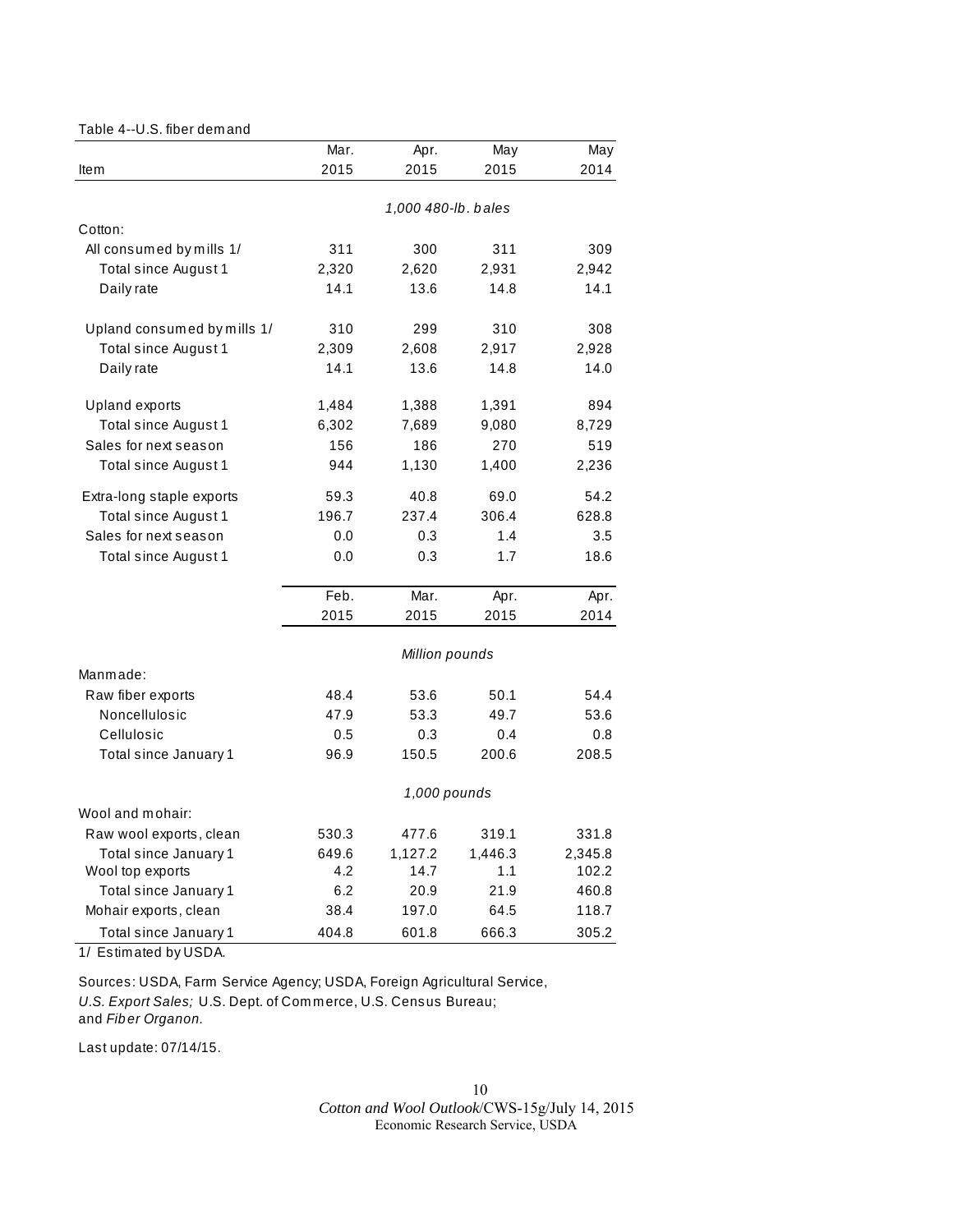#### Table 5--U.S. and world fiber prices

|                            | Apr.   | May               | June   | June      |
|----------------------------|--------|-------------------|--------|-----------|
| Item                       | 2015   | 2015              | 2015   | 2014      |
|                            |        |                   |        |           |
|                            |        | Cents per pound   |        |           |
| Domestic cotton prices:    |        |                   |        |           |
| Adjusted world price       | 49.99  | 51.61             | 50.71  | 69.43     |
| Upland spot 41-34          | 63.08  | 63.06             | 62.86  | 78.54     |
| Pima spot 02-46            | 152.24 | 149.00            | 149.00 | 183.50    |
| Average price received by  |        |                   |        |           |
| upland producers           | 62.40  | 64.10             | NA     | 83.90     |
| Far Eastern cotton quotes: |        |                   |        |           |
| A Index                    | 71.62  | 72.46             | 72.40  | 91.13     |
| Memphis/Eastern            | 74.85  | 74.81             | 75.38  | 95.31     |
| Memphis/Orleans/Texas      | 74.20  | 74.50             | 74.63  | 94.81     |
| California/Arizona         | 77.80  | 77.38             | 77.13  | 95.56     |
|                            |        | Dollars per pound |        |           |
| Wool prices (clean):       |        |                   |        |           |
| <b>U.S. 58s</b>            | 2.97   | 3.13              | 3.36   | 3.32      |
| Australian 58s 1/          | 3.67   | 4.15              | 4.21   | 3.91      |
| U.S.60s                    | 2.90   | 3.36              | 3.48   | 3.57      |
| Australian 60s 1/          | 3.97   | 4.28              | NQ.    | <b>NQ</b> |
| U.S. 64s                   | 3.38   | 3.86              | 3.99   | 4.31      |
| Australian 64s 1/          | 4.34   | 4.90              | 5.17   | 4.98      |

 $NA = Not available.$   $NQ = No$  quote.

1/ In bond, Charleston, SC.

Sources: USDA, *Cotton Price Statistics* ; Cotlook Ltd., *Cotton Outlook;*  and trade reports.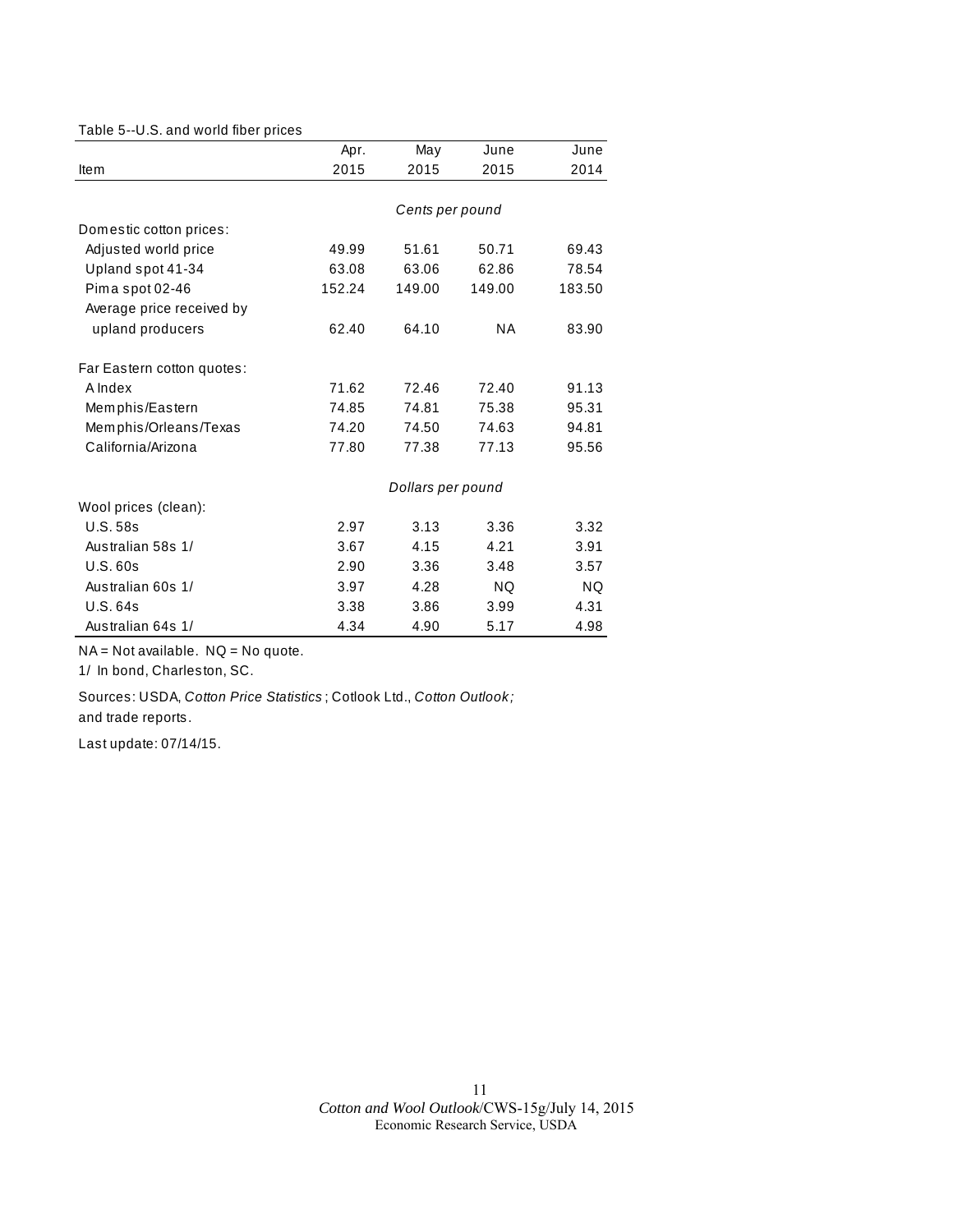| Table 6--U.S. textile imports, by fiber |           |           |                 |           |
|-----------------------------------------|-----------|-----------|-----------------|-----------|
|                                         | Mar.      | Apr.      | May             | May       |
| Item                                    | 2015      | 2015      | 2015            | 2014      |
|                                         |           |           | 1,000 pounds 1/ |           |
| Yarn, thread, and fabric:               | 307,109   | 288,437   | 300,913         | 266,825   |
| Cotton                                  | 65,041    | 59,575    | 66,185          | 57,425    |
| Linen                                   | 23,874    | 27,259    | 21,544          | 17,088    |
| Wool                                    | 4,439     | 4,198     | 4,887           | 4,429     |
| Silk                                    | 500       | 569       | 571             | 546       |
| Manmade                                 | 213,255   | 196,836   | 207,727         | 187,337   |
| Apparel:                                | 947,692   | 813,060   | 879,034         | 817,774   |
| Cotton                                  | 513,418   | 440,347   | 471,989         | 445,812   |
| Linen                                   | 10,822    | 9,206     | 7,989           | 8,682     |
| Wool                                    | 19,771    | 18,331    | 20,387          | 19,282    |
| Silk                                    | 11,429    | 9,754     | 8,555           | 8,745     |
| Manmade                                 | 392,252   | 335,423   | 370,114         | 335,253   |
| Home furnishings:                       | 257,834   | 231,563   | 261,589         | 224,697   |
| Cotton                                  | 149,227   | 141,091   | 146,690         | 128,689   |
| Linen                                   | 1,138     | 779       | 977             | 1,226     |
| Wool                                    | 336       | 336       | 283             | 387       |
| Silk                                    | 141       | 98        | 186             | 143       |
| Manmade                                 | 106,992   | 89,259    | 113,454         | 94,252    |
| Floor coverings:                        | 81,154    | 83,626    | 82,206          | 77,894    |
| Cotton                                  | 10,592    | 11,027    | 10,105          | 9,364     |
| Linen                                   | 22,391    | 22,185    | 20,333          | 19,485    |
| Wool                                    | 10,778    | 11,333    | 10,962          | 11,539    |
| Silk                                    | 2,905     | 3,007     | 2,217           | 2,083     |
| Manmade                                 | 34,488    | 36,074    | 38,589          | 35,423    |
| Total imports: 2/                       | 1,594,252 | 1,417,050 | 1,524,109       | 1,387,598 |
| Cotton                                  | 738,577   | 652,301   | 695,238         | 641,561   |
| Linen                                   | 58,226    | 59,429    | 50,843          | 46,482    |
| Wool                                    | 35,332    | 34,210    | 36,528          | 35,651    |
| Silk                                    | 14,975    | 13,428    | 11,528          | 11,518    |
| Manmade                                 | 747,141   | 657,681   | 729,973         | 652,386   |

1/ Raw-fiber equivalent. 2/ Includes headgear.

Sources: USDA, Econom ic Research Service; and U.S. Dept. of Com m erce, U.S. Census Bureau.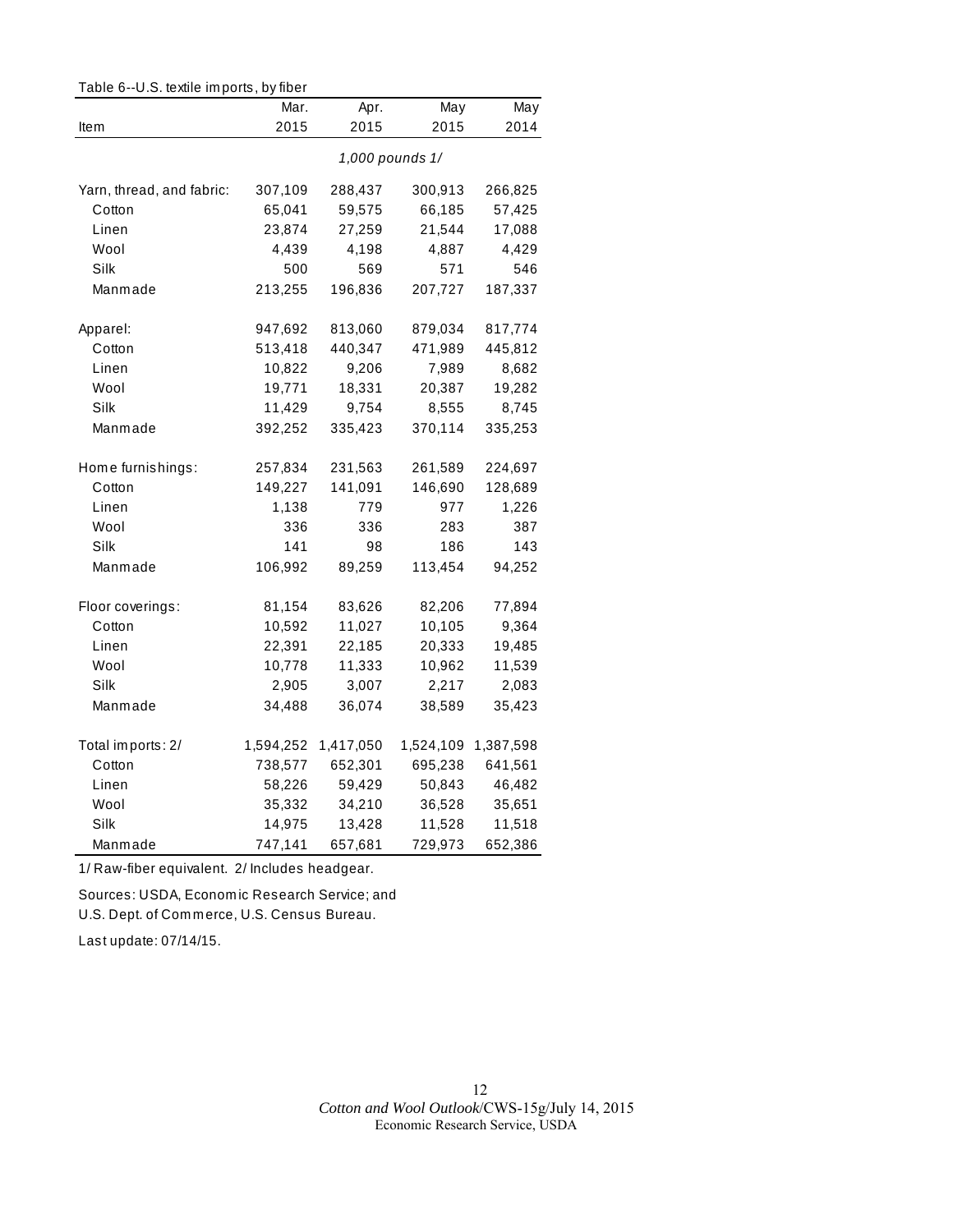| rable $i$ --0.5. lexule exports, by liber |         |         |                 |         |
|-------------------------------------------|---------|---------|-----------------|---------|
|                                           | Mar.    | Apr.    | May             | May     |
| Item                                      | 2015    | 2015    | 2015            | 2014    |
|                                           |         |         | 1,000 pounds 1/ |         |
| Yarn, thread, and fabric:                 | 265,654 | 262,624 | 278,786         | 265,226 |
| Cotton                                    | 142,451 | 138,316 | 152,585         | 139,555 |
| Linen                                     | 6,578   | 7,021   | 6,288           | 7,895   |
| Wool                                      | 3,459   | 3,164   | 3,494           | 2,840   |
| Silk                                      | 1,136   | 1,230   | 1,094           | 1,992   |
| Manmade                                   | 112,031 | 112,893 | 115,326         | 112,945 |
| Apparel:                                  | 28,461  | 27,319  | 25,366          | 26,441  |
| Cotton                                    | 13,072  | 12,024  | 10,931          | 11,620  |
| Linen                                     | 810     | 475     | 440             | 447     |
| Wool                                      | 1,538   | 1,311   | 1,240           | 1,281   |
| Silk                                      | 952     | 834     | 849             | 1,047   |
| Manmade                                   | 12,089  | 12,675  | 11,907          | 12,046  |
| Home furnishings:                         | 4,833   | 4,959   | 5,090           | 5,790   |
| Cotton                                    | 2,506   | 2,401   | 2,437           | 2,590   |
| Linen                                     | 259     | 378     | 324             | 343     |
| Wool                                      | 88      | 77      | 125             | 100     |
| Silk                                      | 77      | 196     | 180             | 170     |
| Manmade                                   | 1,904   | 1,907   | 2,023           | 2,586   |
| Floor coverings:                          | 30,982  | 28,066  | 27,986          | 35,322  |
| Cotton                                    | 2,402   | 2,262   | 2,287           | 2,517   |
| Linen                                     | 1,366   | 1,331   | 1,317           | 1,197   |
| Wool                                      | 1,978   | 1,831   | 1,535           | 2,238   |
| Silk                                      | 58      | 56      | 43              | 37      |
| Manmade                                   | 25,177  | 22,586  | 22,805          | 29,333  |
| Total exports: 2/                         | 330,004 | 323,029 | 337,276         | 332,834 |
| Cotton                                    | 160,478 | 155,040 | 168,267         | 156,315 |
| Linen                                     | 9,012   | 9,206   | 8,369           | 9,883   |
| Wool                                      | 7,064   | 6,384   | 6,395           | 6,460   |
| Silk                                      | 2,224   | 2,316   | 2,165           | 3,246   |
| Manmade                                   | 151,226 | 150,083 | 152,079         | 156,930 |

Table 7--U.S. textile exports, by fiber

1/ Raw-fiber equivalent. 2/ Includes headgear.

Sources: USDA, Econom ic Research Service; and U.S. Dept. of Com m erce, U.S. Census Bureau.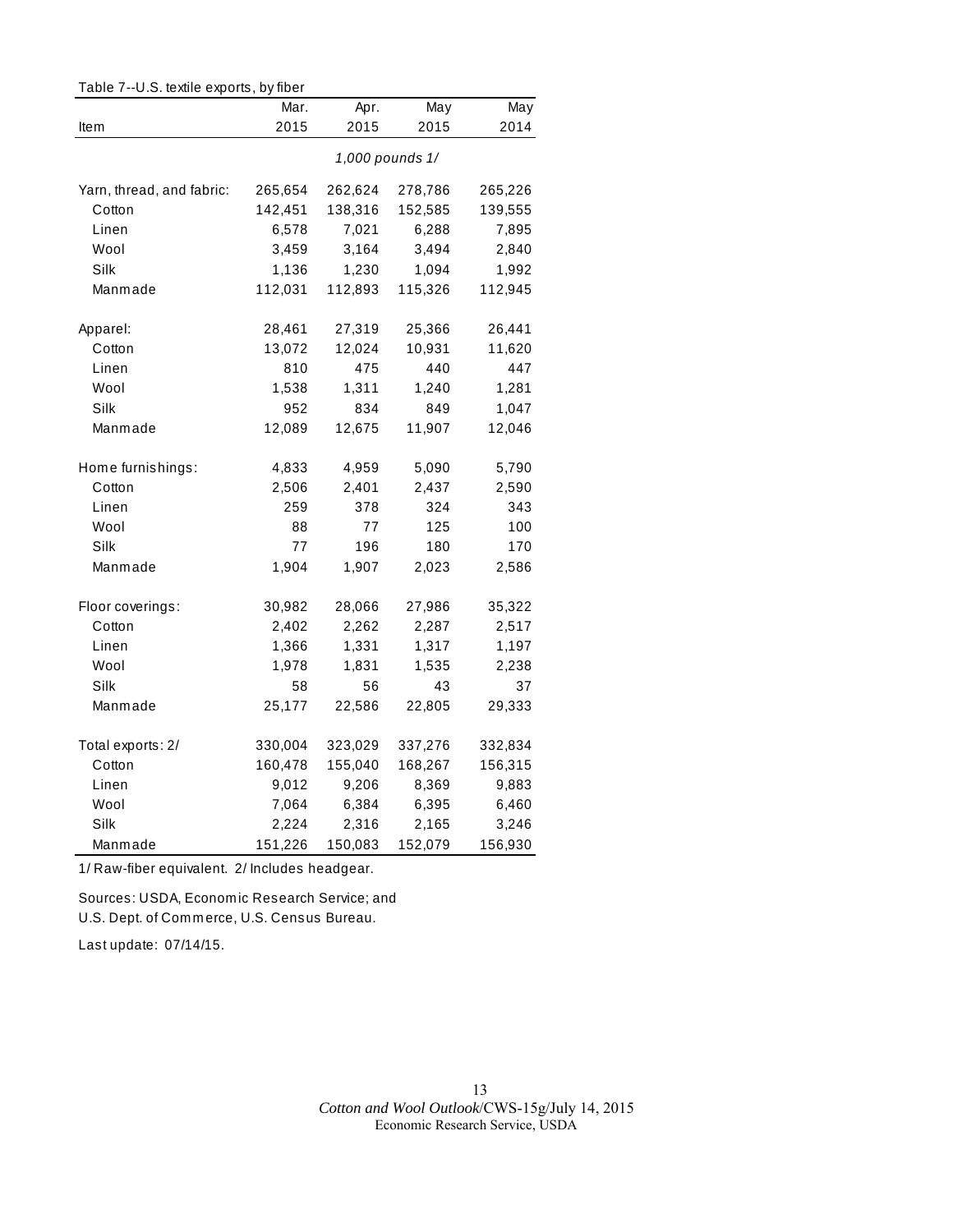Table 8--U.S. cotton textile im ports, by origin

|                            | Mar.            | Apr.    | May     | May     |  |
|----------------------------|-----------------|---------|---------|---------|--|
| Region/country             | 2015            | 2015    | 2015    | 2014    |  |
|                            |                 |         |         |         |  |
|                            | 1,000 pounds 1/ |         |         |         |  |
| North America              | 153,178         | 134,319 | 142,463 | 135,830 |  |
| Canada                     | 3,234           | 3,215   | 3,018   | 2,765   |  |
| Costa Rica                 | 12              | 10      | 10      | 269     |  |
| Dominican Republic         | 9,336           | 8,028   | 9,572   | 7,212   |  |
| El Salvador                | 20,393          | 16,556  | 18,906  | 20,365  |  |
| Guatemala                  | 7,670           | 7,763   | 7,678   | 7,798   |  |
| Haiti                      | 14,680          | 12,983  | 14,049  | 12,849  |  |
| Honduras                   | 33,479          | 25,065  | 30,128  | 25,083  |  |
| Mexico                     | 44,262          | 42,198  | 41,714  | 43,694  |  |
| Nicaragua                  | 20,105          | 18,487  | 17,387  | 15,792  |  |
| South America              | 4,044           | 3,798   | 3,957   | 4,073   |  |
| Colombia                   | 1,572           | 1,724   | 1,645   | 1,760   |  |
| Peru                       | 2,267           | 1,744   | 1,936   | 2,052   |  |
| Europe                     | 13,505          | 11,942  | 13,019  | 12,049  |  |
| Germany                    | 1,255           | 1,230   | 1,170   | 1,214   |  |
| Italy                      | 1,934           | 1,772   | 1,827   | 1,781   |  |
| Portugal                   | 1,439           | 1,060   | 1,113   | 883     |  |
| Turkey                     | 6,160           | 5,468   | 5,893   | 5,281   |  |
| Turkmenistan               | 486             | 304     | 504     | 437     |  |
| Asia                       | 554,041         | 488,381 | 521,320 | 475,921 |  |
| Bahrain                    | 1,892           | 2,251   | 1,551   | 1,458   |  |
| Bangladesh                 | 53,646          | 49,282  | 49,150  | 43,519  |  |
| Cambodia                   | 18,012          | 16,967  | 15,530  | 14,058  |  |
| China                      | 208,807         | 158,209 | 214,046 | 196,256 |  |
| Hong Kong                  | 751             | 754     | 1,080   | 731     |  |
| India                      | 82,891          | 81,710  | 72,527  | 62,385  |  |
| Indonesia                  | 26,755          | 25,512  | 22,838  | 20,832  |  |
| Israel                     | 598             | 588     | 649     | 710     |  |
|                            |                 |         |         |         |  |
| Japan                      | 1,561           | 1,781   | 1,427   | 1,407   |  |
| Jordan                     | 5,462           | 3,708   | 4,641   | 3,694   |  |
| Malaysia<br>Pakistan       | 3,568           | 2,673   | 3,213   | 3,054   |  |
|                            | 61,477          | 64,391  | 59,527  | 59,187  |  |
| Philippines<br>South Korea | 4,552           | 5,333   | 3,636   | 3,051   |  |
|                            | 6,840           | 6,305   | 6,742   | 6,090   |  |
| Sri Lanka                  | 9,666           | 7,964   | 6,416   | 6,651   |  |
| Taiwan                     | 2,913           | 2,120   | 1,993   | 2,146   |  |
| Thailand                   | 6,074           | 5,922   | 4,379   | 5,203   |  |
| United Arab Emirates       | 612             | 760     | 608     | 325     |  |
| Vietnam                    | 57,384          | 51,714  | 50,750  | 44,614  |  |
| Oceania                    | 69              | 36      | 34      | 50      |  |
| Africa                     | 13,740          | 13,826  | 14,444  | 13,638  |  |
| Egypt                      | 7,483           | 7,503   | 7,567   | 7,163   |  |
| Kenya                      | 2,503           | 2,447   | 2,471   | 2,555   |  |
| Lesotho                    | 1,572           | 1,917   | 2,757   | 2,149   |  |
| Mauritius                  | 1,153           | 882     | 598     | 624     |  |
| World 2/                   | 738,577         | 652,301 | 695,238 | 641,561 |  |

1/ Raw-fiber equivalent. 2/ Totals m ay not add due to rounding.

Sources: USDA, Econom ic Research Service; and

U.S. Dept. of Com m erce, U.S. Census Bureau.

Last update: 07/14/15.

*Cotton and Wool Outlook*/CWS-15g/July 14, 2015 Economic Research Service, USDA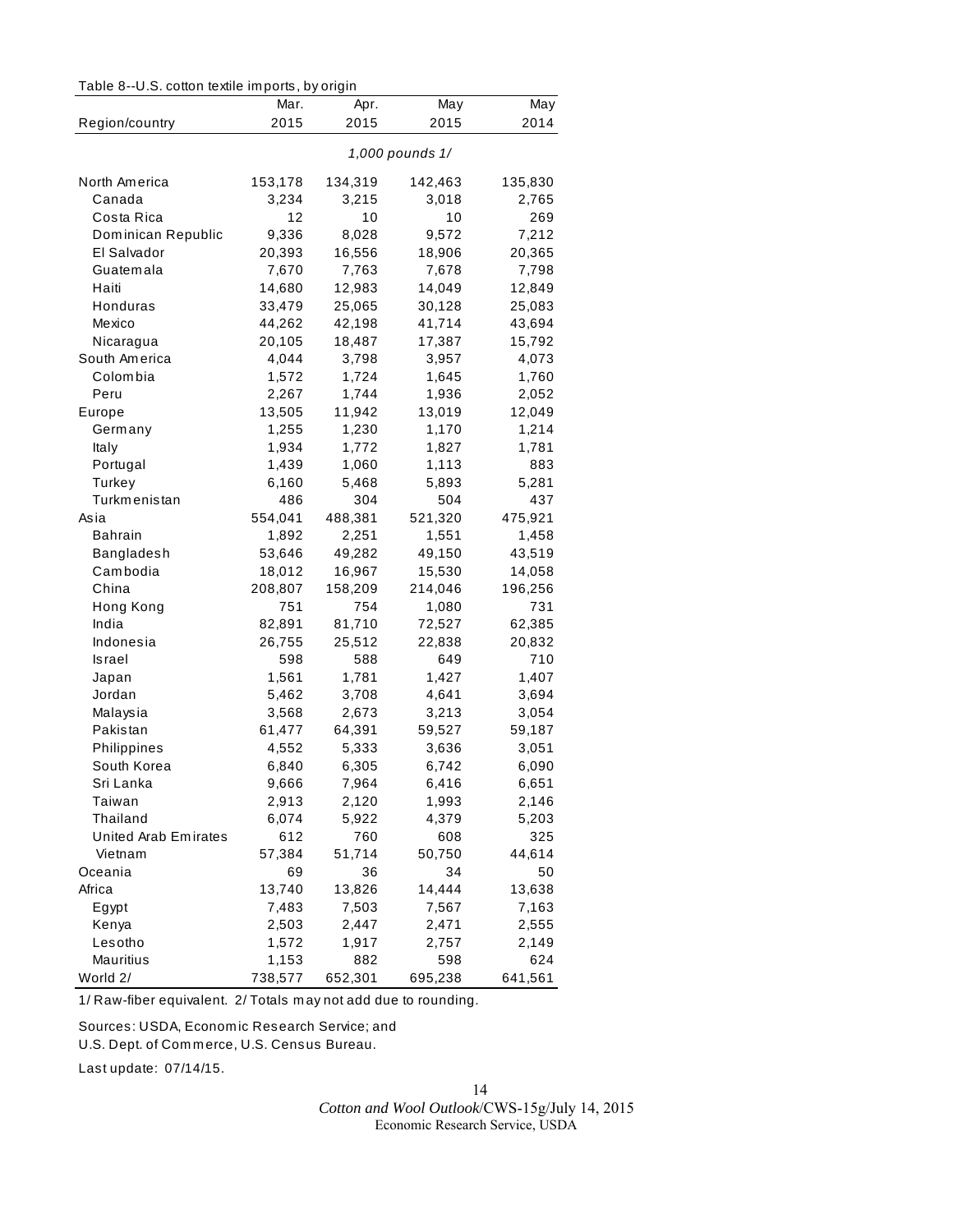| Table 9--U.S. cotton textile exports, by destination |  |
|------------------------------------------------------|--|
|------------------------------------------------------|--|

| Region/country       | Mar.<br>2015 | Apr.<br>2015 | May<br>2015     | May<br>2014  |
|----------------------|--------------|--------------|-----------------|--------------|
|                      |              |              |                 |              |
|                      |              |              | 1,000 pounds 1/ |              |
| North America        | 138,474      | 130,999      | 144,233         | 137,190      |
| Bahamas              | 215          | 184          | 103             | 109          |
| Canada               | 10,590       | 10,167       | 9,373           | 11,477       |
| Costa Rica           | 346          | 319          | 399             | 367          |
| Dominican Republic   | 20,823       | 20,183       | 22,689          | 21,459       |
| El Salvador          | 8,314        | 8,758        | 8,976           | 11,632       |
| Guatemala            | 3,162        | 2,704        | 2,090           | 2,324        |
| Haiti                | 761          | 956          | 1,177           | 885          |
| Honduras             | 63,380       | 56,288       | 68,062          | 57,443       |
| Jamaica              | 116          | 75           | 126             | 121          |
| Mexico               | 27,766       | 28,302       | 27,911          | 29,042       |
| Nicaragua            | 2,297        | 2,330        | 2,773           | 1,732        |
| Panama               | 380          | 316          | 259             | 227          |
| South America        | 5,163        | 5,775        | 5,540           | 5,309        |
| Brazil               | 274          | 310          | 491             | 633          |
| Chile                | 362          | 135          | 210             | 186          |
| Colombia             | 2,402        | 2,450        | 3,005           | 2,892        |
| Ecuador              | 119          | 129          | 97              | 158          |
| Peru                 | 1,517        | 2,246        | 1,276           | 859          |
| Venezuela            | 76           | 131          | 96              | 292          |
| Europe               | 3,653        | 3,030        | 3,432           | 3,096        |
| Belgium              | 373          | 385          | 407             | 408          |
| France               | 153          | 192          | 127             | 148          |
| Germany              | 572          | 494          | 666             | 574          |
| Italy<br>Netherlands | 289          | 236          | 288             | 185          |
|                      | 250          | 260          | 386             | 428          |
| United Kingdom       | 1,171        | 862          | 981             | 770          |
| Asia                 | 11,872       | 13,842       | 13,671          | 9,777        |
| China                | 7,164<br>471 | 9,324<br>743 | 8,508<br>478    | 6,346<br>475 |
| Hong Kong<br>India   | 169          | 139          | 520             | 199          |
| Israel               | 83           | 104          | 69              | 78           |
| Japan                | 1,175        | 948          | 1,170           | 806          |
| Lebanon              | 71           | 27           | 34              | 55           |
| Saudi Arabia         | 134          | 149          | 225             | 122          |
| Singapore            | 315          | 172          | 103             | 183          |
| South Korea          | 736          | 564          | 442             | 577          |
| Taiwan               | 88           | 181          | 89              | 132          |
| Thailand             | 86           | 123          | 48              | 80           |
| United Arab Emirates | 483          | 250          | 203             | 327          |
| Vietnam              | 379          | 54           | 524             | 105          |
| Oceania              | 654          | 501          | 546             | 621          |
| Australia            | 495          | 388          | 416             | 488          |
| New Zealand          | 130          | 98           | 98              | 111          |
| Africa               | 663          | 893          | 846             | 322          |
| South Africa         | 160          | 22           | 116             | 36           |
| World 2/             | 160,478      | 155,040      | 168,267         | 156,315      |

1/ Raw-fiber equivalent. 2/ Totals m ay not add due to rounding.

Sources: USDA, Econom ic Research Service; and

U.S. Dept. of Com m erce, U.S. Census Bureau.

Last update: 07/14/15.

*Cotton and Wool Outlook*/CWS-15g/July 14, 2015 Economic Research Service, USDA